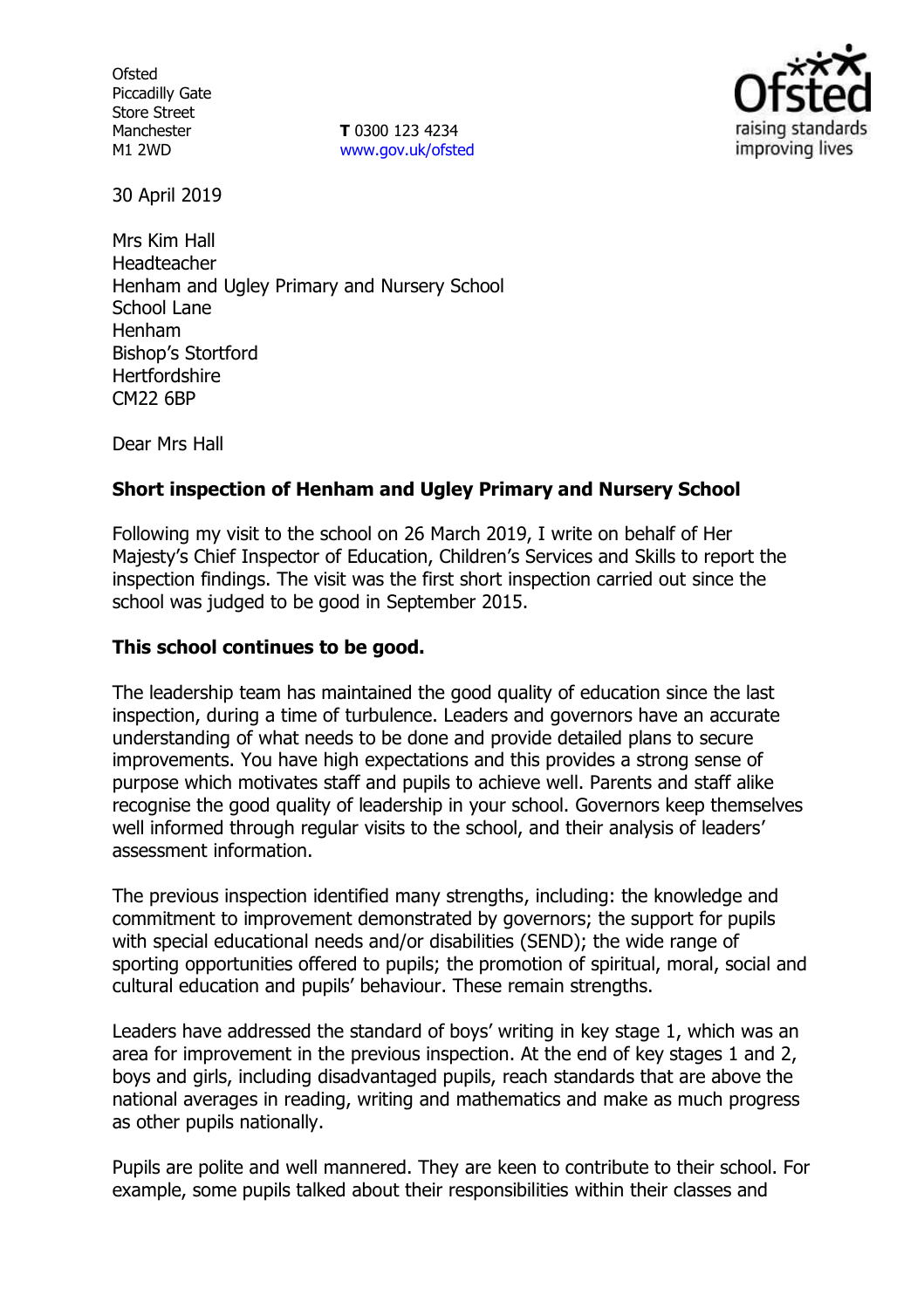

older pupils are keen to be buddies to younger children. Pupils are articulate and express their views and opinions confidently. Their attitudes to learning are positive, as can be seen in their diligence in class. Pupils work very well together. Good presentation of work in pupils' books reflects pride in their work.

# **Safeguarding is effective.**

Safeguarding arrangements are fit for purpose. You ensure that all necessary checks are made on all staff prior to taking up appointments. Records are complete, up to date and checked regularly. Staff, governors and volunteers undertake regular and relevant training. Any concerns about pupils are raised immediately. You hold regular meetings to share any concerns regarding pupils and this ensures that nothing is overlooked. When there has been the need, staff have worked closely with other professional agencies, such as health and family support, to make sure that pupils are safe and well supported. The school is very robust in following up non-attendance.

Pupils report feeling very safe in your school. They have a good awareness of when they may be at risk in a range of situations and how to manage this effectively. Pupils relate this to when they are using the internet and know who to speak to if they are concerned. Parents are confident that their children are well looked after. Parents who responded to Parent View, Ofsted's online questionnaire, overwhelmingly agreed that their children are safe at school.

### **Inspection findings**

- To ascertain whether the school remains good, my first line of enquiry was to consider whether children make good progress in the early years from their starting points, particularly in learning to read. The reason for this was because the proportion of children attaining a good level of development in 2018 was well below the national average. This was related to a significant number of children not reaching the early learning goals in reading and writing. In addition, the proportion of Year 1 pupils meeting the expected standard in the phonics screening check was also below the national average in 2018.
- Examination of children's work, their interactions with each other and with adults in the classroom, and the school assessment information all indicate that the 2019 cohort of Reception children are broadly meeting age-related expectations. Leaders have taken swift and robust action to ensure that previous underperformance in reading and writing has been addressed. They have made good use of external expert support and staff training, particularly in literacy, to ensure that the quality of provision in the early years is good. Governors have directed significant resources to this area to secure these improvements. Over time, at the end of Year 1 children's attainment in the phonics screening check has typically been in line with the national average.
- The outdoor learning area, however, is not well developed. In particular, the use, selection and management of resources are not being carefully considered so that children make use of them to engage in purposeful play. Resources are not chosen to be relevant to children's learning needs and to align more closely to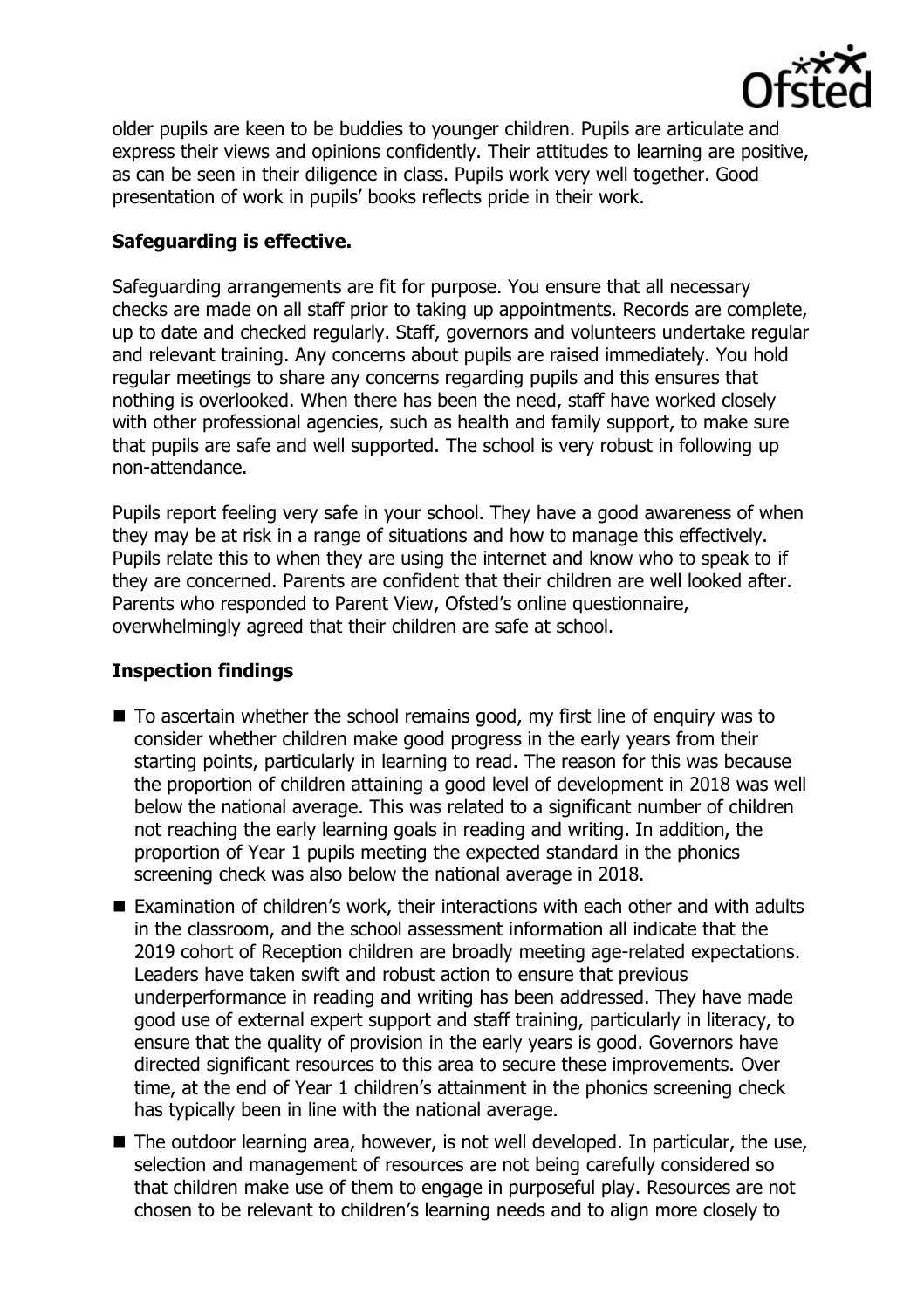

the early learning goals. Leaders have reviewed the early years curriculum and have adapted the approach to teaching to ensure that, in the classroom, individual children's needs and interests are better met.

- I looked at pupils' progress and attainment in reading in Year 1. This is because some pupils had not reached the early learning goal in reading when they entered Year 1. I wanted to see what leaders have done to help them to make strong progress and to develop their skills in in phonics.
- Leaders have taken appropriate action to improve attainment in reading. Year 1 parents have been offered training so that they can help their children at home. This was well attended. Parents have been made aware of expectations in the phonics screening check. Home–school diaries indicate that a very high proportion of parents are making use of this support. Parents receive a newsletter which sets out the necessary learning. Throughout the autumn term, Year 2 pupils who needed to catch up received additional teaching in phonics from their class teacher.
- Leaders have introduced more regular assessments and checks of pupils' understanding in phonics. They are monitoring pupils' progress more carefully. Current information suggests that most pupils taking part in the additional teaching programme are catching up. This strategy appears to be working, as fewer pupils now require the additional help.
- $\blacksquare$  I also considered how effectively leaders are monitoring the quality of teaching and the curriculum in the subjects other than English and mathematics (foundation subjects), since this was a development point from the last inspection report.
- There has been a number of staffing changes. Senior leaders have supported new middle leaders well and have made expectations of their role very clear. Middle leaders have been given clear templates for monitoring different aspects of their subjects, which they understand and follow. They undertake a variety of monitoring tasks, such as lesson observations, analysis pupils' work, and talking to pupil focus groups to check the quality of provision in their subjects. Leaders monitor teaching regularly and give individual feedback. Teachers are given appropriate follow-up training and support where this is needed. There has been training for the whole staff around the quality of teaching. Learning support assistants have been included and as a result are a real asset.
- Literacy is woven into all subjects. Leaders have established a clear and consistent approach to teaching. Leaders are now looking at further developments to secure middle leadership and an ambitious new curriculum design which is more integrated and more focused on the needs and interests of individuals and to ensure that pupils make stronger connexions between subjects and master essential knowledge. This is in its early stages.
- As a result of this action, teaching in the foundation subjects is strong through all year groups. Across a wide range of subjects, such as design technology, geography, science and music, teachers and learning support assistants delivered lessons which challenged and interested pupils. Pupils were highly engaged in their learning and their books showed strong progress.